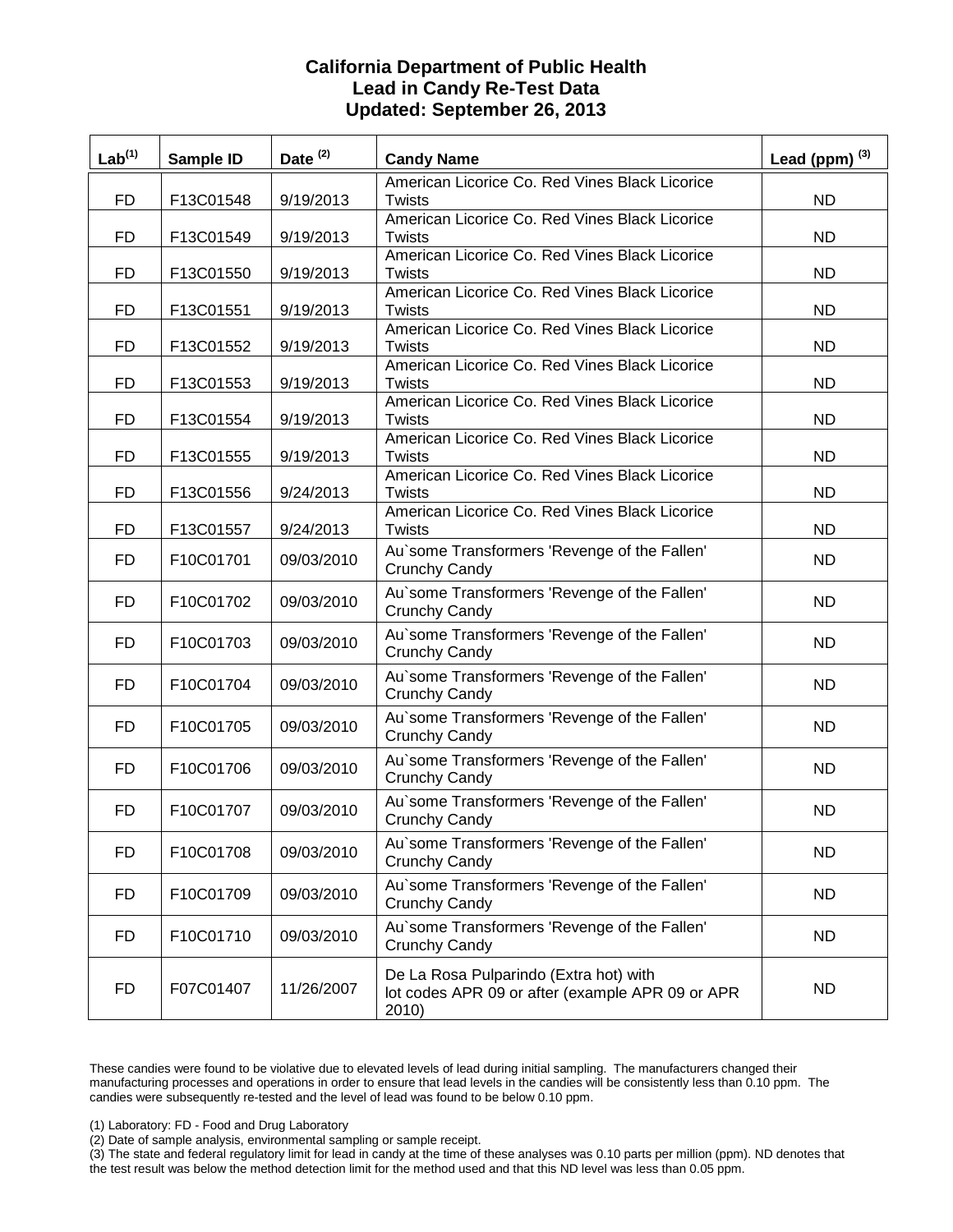#### **California Department of Public Health Lead in Candy Re-Test Data Updated: September 26, 2013**

| Lab <sup>(1)</sup> | Sample ID | Date <sup>(2)</sup> | <b>Candy Name</b>                                                                                   | Lead (ppm) $^{(3)}$ |
|--------------------|-----------|---------------------|-----------------------------------------------------------------------------------------------------|---------------------|
| <b>FD</b>          | F07C01408 | 11/26/2007          | De La Rosa Pulparindo (Extra hot) with<br>lot codes APR 09 or after (example APR 09 or APR<br>2010) | ND.                 |
| FD.                | F07C01409 | 11/26/2007          | De La Rosa Pulparindo (Extra hot) with<br>lot codes APR 09 or after (example APR 09 or APR<br>2010) | ND.                 |
| FD                 | F07C01410 | 11/26/2007          | De La Rosa Pulparindo (Extra hot) with<br>lot codes APR 09 or after (example APR 09 or APR<br>2010) | 0.05                |
| <b>FD</b>          | F07C01411 | 11/26/2007          | De La Rosa Pulparindo (Extra hot) with<br>lot codes APR 09 or after (example APR 09 or APR<br>2010) | <b>ND</b>           |
| <b>FD</b>          | F07C01412 | 11/26/2007          | De La Rosa Pulparindo (Extra hot) with<br>lot codes APR 09 or after (example APR 09 or APR<br>2010) | ND.                 |
| FD.                | F09C00519 | 07/21/2009          | Dulces Beny Mega Pinta Labios, with a 'sell by date'<br>of January 2009 or greater.                 | 0.07                |
| FD                 | F09C00520 | 07/21/2009          | Dulces Beny Mega Pinta Labios, with a 'sell by date'<br>of January 2009 or greater.                 | 0.07                |
| FD.                | F09C00521 | 07/21/2009          | Dulces Beny Mega Pinta Labios, with a 'sell by date'<br>of January 2009 or greater.                 | 0.07                |
| FD                 | F09C00522 | 07/21/2009          | Dulces Beny Mega Pinta Labios, with a 'sell by date'<br>of January 2009 or greater.                 | 0.07                |
| <b>FD</b>          | F09C00523 | 07/21/2009          | Dulces Beny Mega Pinta Labios, with a 'sell by date'<br>of January 2009 or greater.                 | 0.07                |
| FD                 | F09C00524 | 07/21/2009          | Dulces Beny Mega Pinta Labios, with a 'sell by date'<br>of January 2009 or greater.                 | 0.07                |
| <b>FD</b>          | F09C00525 | 07/21/2009          | Dulces Beny Mega Pinta Labios, with a 'sell by date'<br>of January 2009 or greater.                 | 0.08                |
| <b>FD</b>          | F09C00526 | 07/21/2009          | Dulces Beny Mega Pinta Labios, with a 'sell by date'<br>of January 2009 or greater.                 | 0.07                |
| FD.                | F09C00527 | 07/21/2009          | Dulces Beny Mega Pinta Labios, with a 'sell by date'<br>of January 2009 or greater.                 | 0.08                |
| FD                 | F09C00528 | 07/21/2009          | Dulces Beny Mega Pinta Labios, with a 'sell by date'<br>of January 2009 or greater.                 | 0.07                |
| FD.                | F08C01826 | 12/2/2008           | Dulces Yosi Mega Pack with Bubble Gum, with new<br>blue label/ package.                             | 0.05                |
| <b>FD</b>          | F08C01827 | 12/2/2008           | Dulces Yosi Mega Pack with Bubble Gum, with new<br>blue label/ package.                             | <b>ND</b>           |

These candies were found to be violative due to elevated levels of lead during initial sampling. The manufacturers changed their manufacturing processes and operations in order to ensure that lead levels in the candies will be consistently less than 0.10 ppm. The candies were subsequently re-tested and the level of lead was found to be below 0.10 ppm.

(1) Laboratory: FD - Food and Drug Laboratory

(2) Date of sample analysis, environmental sampling or sample receipt.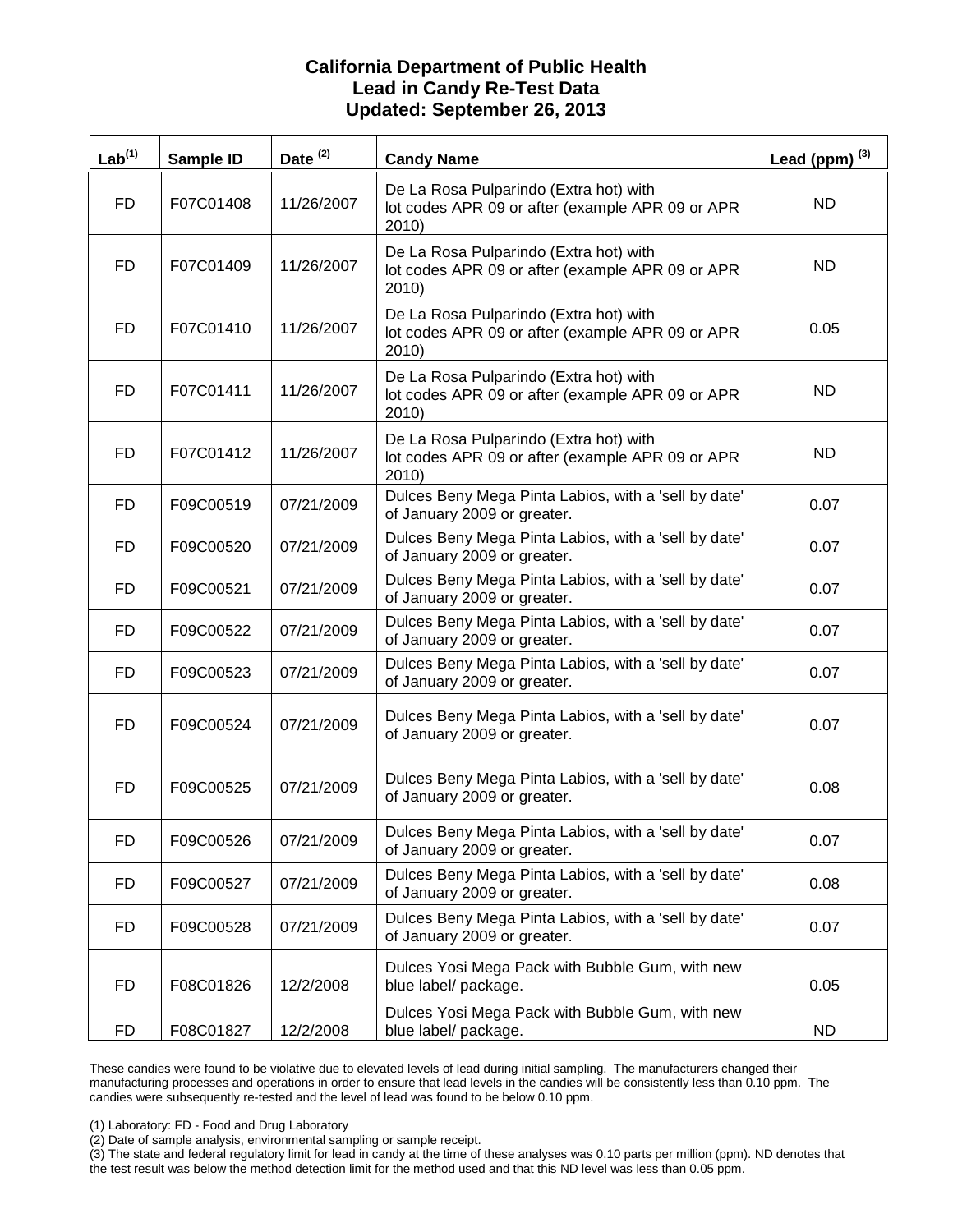| <b>California Department of Public Health</b><br><b>Lead in Candy Re-Test Data</b><br>Updated: September 26, 2013 |           |                     |                                                                                                                             |                     |  |
|-------------------------------------------------------------------------------------------------------------------|-----------|---------------------|-----------------------------------------------------------------------------------------------------------------------------|---------------------|--|
| Lab <sup>(1)</sup>                                                                                                | Sample ID | Date <sup>(2)</sup> | <b>Candy Name</b>                                                                                                           | Lead (ppm) $^{(3)}$ |  |
| <b>FD</b>                                                                                                         | F08C01828 | 12/2/2008           | Dulces Yosi Mega Pack with Bubble Gum, with new<br>blue label/ package.                                                     | <b>ND</b>           |  |
| <b>FD</b>                                                                                                         | F08C01829 | 12/2/2008           | Dulces Yosi Mega Pack with Bubble Gum, with new<br>blue label/ package.                                                     | <b>ND</b>           |  |
| <b>FD</b>                                                                                                         | F08C01830 | 12/2/2008           | Dulces Yosi Mega Pack with Bubble Gum, with new<br>blue label/ package.                                                     | ND.                 |  |
| <b>FD</b>                                                                                                         | F07C01413 | 11/26/2007          | Indy Cerillos, Spicy & sour candy lollypop,<br>watermelon flavor bearing a two-line lot code, e.g.,<br>522110711, or 221108 | ND.                 |  |
| FD.                                                                                                               | F07C01414 | 11/26/2007          | Indy Cerillos, Spicy & sour candy lollypop,<br>watermelon flavor bearing a two-line lot code, e.g.,<br>522110711, or 221108 | ND.                 |  |
| FD                                                                                                                | F07C01415 | 11/26/2007          | Indy Dedos, Spicy and sour candy bearing a<br>two-line lot code, e.g., 122110711, or 221108                                 | <b>ND</b>           |  |
| FD                                                                                                                | F07C01416 | 11/26/2007          | Indy Dedos, Spicy and sour candy bearing a<br>two-line lot code, e.g., 122110711, or 221108                                 | <b>ND</b>           |  |
| FD                                                                                                                | F11C01919 | 12/20/2011          | Kidsmania Brand Flash Pop Candy with 'lot code' of<br>110201 or greater (example 110920, 120409, etc)                       | <b>ND</b>           |  |
| FD                                                                                                                | F11C01920 | 12/20/2011          | Kidsmania Brand Flash Pop Candy with 'lot code' of<br>110201 or greater (example 110920, 120409, etc)                       | ND.                 |  |
| FD.                                                                                                               | F11C01921 | 12/20/2011          | Kidsmania Brand Flash Pop Candy with 'lot code' of<br>110201 or greater (example 110920, 120409, etc)                       | <b>ND</b>           |  |
| FD                                                                                                                | F11C01922 | 12/20/2011          | Kidsmania Brand Flash Pop Candy with 'lot code' of<br>110201 or greater (example 110920, 120409, etc)                       | <b>ND</b>           |  |
| FD.                                                                                                               | F11C01923 | 12/20/2011          | Kidsmania Brand Flash Pop Candy with 'lot code' of<br>110201 or greater (example 110920, 120409, etc)                       | <b>ND</b>           |  |
| <b>FD</b>                                                                                                         | F11C01924 | 12/20/2011          | Kidsmania Brand Flash Pop Candy with 'lot code' of<br>110201 or greater (example 110920, 120409, etc)                       | <b>ND</b>           |  |
| <b>FD</b>                                                                                                         | F11C01925 | 12/20/2011          | Kidsmania Brand Flash Pop Candy with 'lot code' of<br>110201 or greater (example 110920, 120409, etc)                       | <b>ND</b>           |  |
| FD                                                                                                                | F11C01926 | 12/20/2011          | Kidsmania Brand Flash Pop Candy with 'lot code' of<br>110201 or greater (example 110920, 120409, etc)                       | <b>ND</b>           |  |
| FD                                                                                                                | F11C01927 | 12/20/2011          | Kidsmania Brand Flash Pop Candy with 'lot code' of<br>110201 or greater (example 110920, 120409, etc)                       | ND.                 |  |
| FD                                                                                                                | F11C01928 | 12/20/2011          | Kidsmania Brand Flash Pop Candy with 'lot code' of<br>110201 or greater (example 110920, 120409, etc)                       | ND.                 |  |
| FD                                                                                                                | F08C01353 | 10/21/2008          | Lucky Country Aussie Style Licorice Black 'All<br>Natural'                                                                  | 0.06                |  |
| FD                                                                                                                | F08C01354 | 10/21/2008          | Lucky Country Aussie Style Licorice Black 'All<br>Natural'                                                                  | 0.05                |  |
| FD                                                                                                                | F08C01355 | 10/21/2008          | Lucky Country Aussie Style Licorice Black 'All<br>Natural'                                                                  | 0.05                |  |

 These candies were found to be violative due to elevated levels of lead during initial sampling. The manufacturers changed their candies were subsequently re-tested and the level of lead was found to be below 0.10 ppm. manufacturing processes and operations in order to ensure that lead levels in the candies will be consistently less than 0.10 ppm. The

(1) Laboratory: FD - Food and Drug Laboratory

(2) Date of sample analysis, environmental sampling or sample receipt.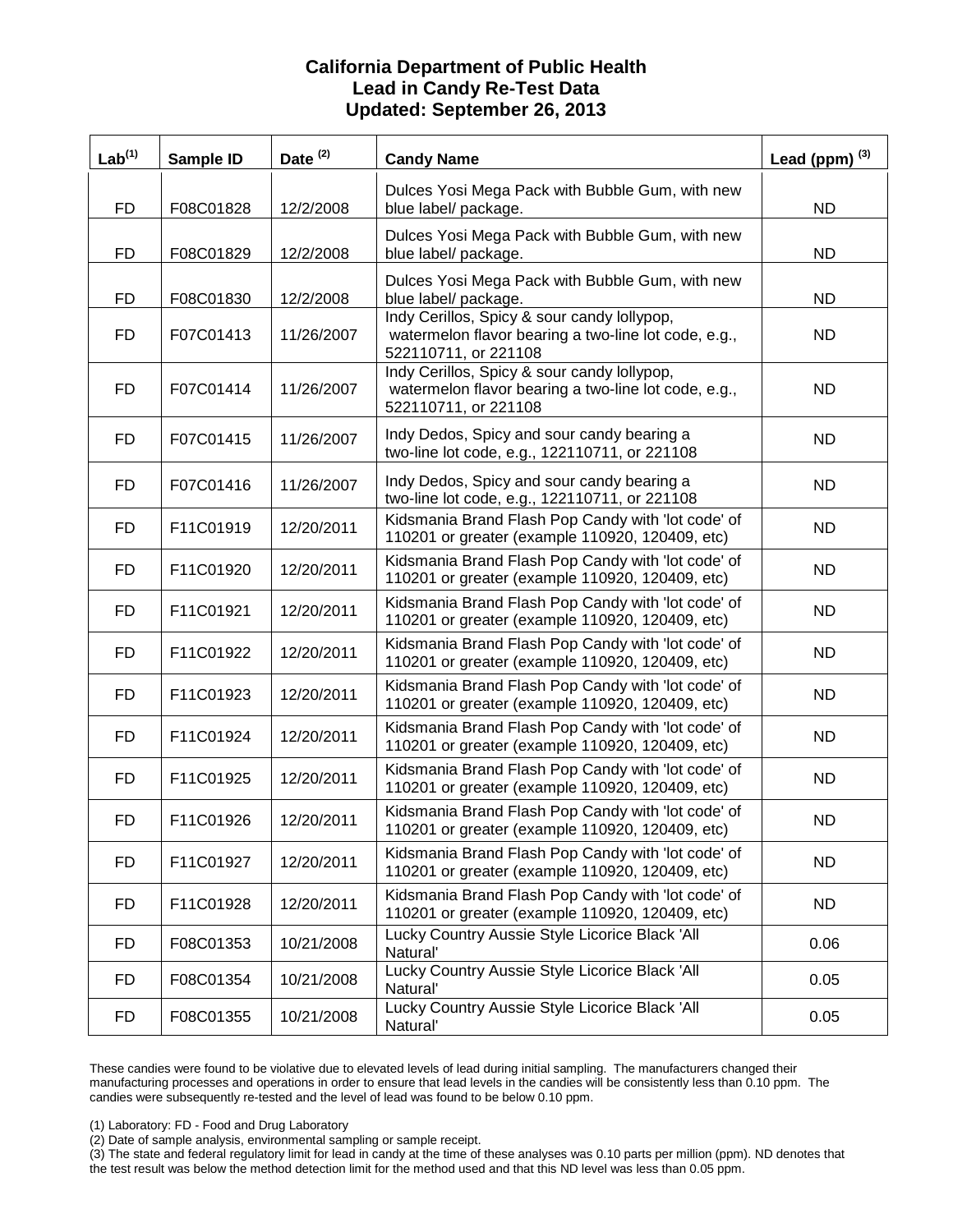| <b>California Department of Public Health</b><br><b>Lead in Candy Re-Test Data</b><br>Updated: September 26, 2013 |           |                     |                                                                                                                                           |                           |  |
|-------------------------------------------------------------------------------------------------------------------|-----------|---------------------|-------------------------------------------------------------------------------------------------------------------------------------------|---------------------------|--|
| Lab <sup>(1)</sup>                                                                                                | Sample ID | Date <sup>(2)</sup> | <b>Candy Name</b>                                                                                                                         | Lead (ppm) <sup>(3)</sup> |  |
| FD.                                                                                                               | F08C01356 | 10/21/2008          | Lucky Country Aussie Style Licorice Black 'All<br>Natural'                                                                                | 0.06                      |  |
| FD.                                                                                                               | F08C01357 | 10/21/2008          | Lucky Country Aussie Style Licorice Black 'All<br>Natural'                                                                                | 0.05                      |  |
| FD.                                                                                                               | F08C01358 | 10/21/2008          | Lucky Country Aussie Style Licorice Black 'All<br>Natural'                                                                                | 0.06                      |  |
| FD.                                                                                                               | F08C01359 | 10/21/2008          | Lucky Country Aussie Style Licorice Black 'All<br>Natural'                                                                                | 0.07                      |  |
| FD                                                                                                                | F08C01360 | 10/21/2008          | Lucky Country Aussie Style Licorice Black 'All<br>Natural'                                                                                | ND.                       |  |
| FD                                                                                                                | F08C01361 | 10/21/2008          | Lucky Country Aussie Style Licorice Black 'All<br>Natural'                                                                                | 0.07                      |  |
| FD                                                                                                                | F08C01362 | 10/21/2008          | Lucky Country Aussie Style Licorice Black 'All<br>Natural'                                                                                | <b>ND</b>                 |  |
| FD.                                                                                                               | F12C01681 | 10/9/2012           | Lucky Country Aussie Style Soft Gourmet Licorice<br>Black 98% Fat Free Natural Ingredients                                                | ND.                       |  |
| FD.                                                                                                               | F12C01682 | 10/9/2012           | Lucky Country Aussie Style Soft Gourmet Licorice<br>Black 98% Fat Free Natural Ingredients                                                | <b>ND</b>                 |  |
| FD                                                                                                                | F12C01683 | 10/9/2012           | Lucky Country Aussie Style Soft Gourmet Licorice<br>Black 98% Fat Free Natural Ingredients                                                | ND.                       |  |
| FD.                                                                                                               | F12C01684 | 10/9/2012           | Lucky Country Aussie Style Soft Gourmet Licorice<br>Black 98% Fat Free Natural Ingredients                                                | <b>ND</b>                 |  |
| FD                                                                                                                | F12C01685 | 10/9/2012           | Lucky Country Aussie Style Soft Gourmet Licorice<br>Black 98% Fat Free Natural Ingredients                                                | 0.07                      |  |
| <b>FD</b>                                                                                                         | F12C01686 | 10/9/2012           | Lucky Country Aussie Style Soft Gourmet Licorice<br>Black 98% Fat Free Natural Ingredients                                                | 0.07                      |  |
| FD.                                                                                                               | F12C01687 | 10/9/2012           | Lucky Country Aussie Style Soft Gourmet Licorice<br>Black 98% Fat Free Natural Ingredients                                                | <b>ND</b>                 |  |
| FD                                                                                                                | F12C01688 | 10/9/2012           | Lucky Country Aussie Style Soft Gourmet Licorice<br>Black 98% Fat Free Natural Ingredients                                                | <b>ND</b>                 |  |
| <b>FD</b>                                                                                                         | F12C01689 | 10/9/2012           | Lucky Country Aussie Style Soft Gourmet Licorice<br>Black 98% Fat Free Natural Ingredients                                                | <b>ND</b>                 |  |
| FD.                                                                                                               | F12C01690 | 10/9/2012           | Lucky Country Aussie Style Soft Gourmet Licorice<br>Black 98% Fat Free Natural Ingredients                                                | <b>ND</b>                 |  |
| FD                                                                                                                | F09C01540 | 01/20/2010          | Sonric's Rockaleta Gum Center Lollipop Candy, with<br>'sell by date' of 10 OCT 01J or greater (example 10<br>Nov 12 A, 11 Jan 12 M, etc.) | <b>ND</b>                 |  |
| <b>FD</b>                                                                                                         | F09C01541 | 01/20/2010          | Sonric's Rockaleta Gum Center Lollipop Candy, with<br>'sell by date' of 10 OCT 01J or greater (example 10<br>Nov 12 A, 11 Jan 12 M, etc.) | ND.                       |  |
| FD.                                                                                                               | F09C01542 | 01/20/2010          | Sonric's Rockaleta Gum Center Lollipop Candy, with<br>'sell by date' of 10 OCT 01J or greater (example 10<br>Nov 12 A, 11 Jan 12 M, etc.) | ND.                       |  |

 These candies were found to be violative due to elevated levels of lead during initial sampling. The manufacturers changed their candies were subsequently re-tested and the level of lead was found to be below 0.10 ppm. manufacturing processes and operations in order to ensure that lead levels in the candies will be consistently less than 0.10 ppm. The

(1) Laboratory: FD - Food and Drug Laboratory

(2) Date of sample analysis, environmental sampling or sample receipt.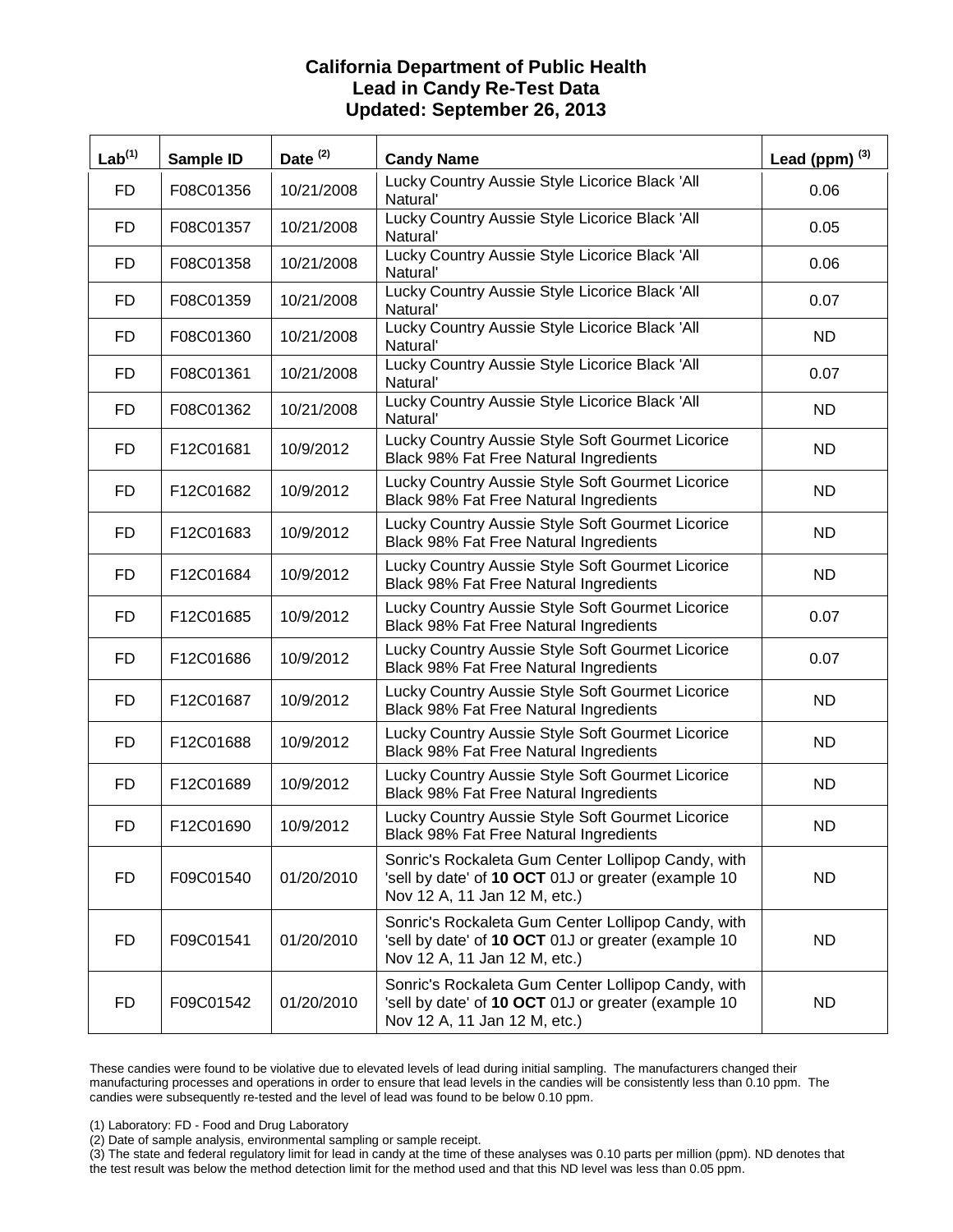| <b>California Department of Public Health</b><br><b>Lead in Candy Re-Test Data</b><br>Updated: September 26, 2013 |           |            |                                                                                                                                           |                     |  |
|-------------------------------------------------------------------------------------------------------------------|-----------|------------|-------------------------------------------------------------------------------------------------------------------------------------------|---------------------|--|
| Lab <sup>(1)</sup>                                                                                                | Sample ID | Date $(2)$ | <b>Candy Name</b>                                                                                                                         | Lead (ppm) $^{(3)}$ |  |
| <b>FD</b>                                                                                                         | F09C01543 | 01/20/2010 | Sonric's Rockaleta Gum Center Lollipop Candy, with<br>'sell by date' of 10 OCT 01J or greater (example 10<br>Nov 12 A, 11 Jan 12 M, etc.) | <b>ND</b>           |  |
| FD.                                                                                                               | F09C01536 | 02/03/2010 | Sonric's Rockaleta Gum Center Lollipop Candy, with<br>'sell by date' of 10 OCT 01J or greater (example 10<br>Nov 12 A, 11 Jan 12 M, etc.) | 0.06                |  |
| <b>FD</b>                                                                                                         | F09C01537 | 02/03/2010 | Sonric's Rockaleta Gum Center Lollipop Candy, with<br>'sell by date' of 10 OCT 01J or greater (example 10<br>Nov 12 A, 11 Jan 12 M, etc.) | 0.05                |  |
| <b>FD</b>                                                                                                         | F09C01538 | 02/03/2010 | Sonric's Rockaleta Gum Center Lollipop Candy, with<br>'sell by date' of 10 OCT 01J or greater (example 10<br>Nov 12 A, 11 Jan 12 M, etc.) | 0.05                |  |
| FD.                                                                                                               | F09C01539 | 02/03/2010 | Sonric's Rockaleta Gum Center Lollipop Candy, with<br>'sell by date' of 10 OCT 01J or greater (example 10<br>Nov 12 A, 11 Jan 12 M, etc.) | 0.06                |  |
| <b>FD</b>                                                                                                         | F09C01544 | 02/03/2010 | Sonric's Rockaleta Gum Center Lollipop Candy, with<br>'sell by date' of 10 OCT 01J or greater (example 10<br>Nov 12 A, 11 Jan 12 M, etc.) | 0.06                |  |
| FD.                                                                                                               | F09C01545 | 02/03/2010 | Sonric's Rockaleta Gum Center Lollipop Candy, with<br>'sell by date' of 10 OCT 01J or greater (example 10<br>Nov 12 A, 11 Jan 12 M, etc.) | 0.05                |  |
| FD.                                                                                                               | F13C00768 | 5/1/2013   | Tama-Roca Banderilla Hot and Salted Candy, with<br>new lot code 11 YYMMDD effective May 22, 2013                                          | <b>ND</b>           |  |
| FD                                                                                                                | F13C00769 | 5/1/2013   | Tama-Roca Banderilla Hot and Salted Candy, with<br>new lot code 11 YYMMDD effective May 22, 2014                                          | ND.                 |  |
| FD.                                                                                                               | F13C00770 | 5/1/2013   | Tama-Roca Banderilla Hot and Salted Candy, with<br>new lot code 11 YYMMDD effective May 22, 2015                                          | <b>ND</b>           |  |
| FD                                                                                                                | F13C00771 | 5/1/2013   | Tama-Roca Banderilla Hot and Salted Candy, with<br>new lot code 11 YYMMDD effective May 22, 2016                                          | ND.                 |  |
| FD                                                                                                                | F13C00772 | 5/1/2013   | Tama-Roca Banderilla Hot and Salted Candy, with<br>new lot code 11 YYMMDD effective May 22, 2017                                          | <b>ND</b>           |  |
| FD                                                                                                                | F13C00773 | 5/1/2013   | Tama-Roca Banderilla Hot and Salted Candy, with<br>new lot code 11 YYMMDD effective May 22, 2018                                          | <b>ND</b>           |  |
| FD                                                                                                                | F13C00774 | 5/1/2013   | Tama-Roca Banderilla Hot and Salted Candy, with<br>new lot code 11 YYMMDD effective May 22, 2019                                          | ND.                 |  |
| <b>FD</b>                                                                                                         | F13C00775 | 5/1/2013   | Tama-Roca Banderilla Hot and Salted Candy, with<br>new lot code 11 YYMMDD effective May 22, 2020                                          | <b>ND</b>           |  |
| FD                                                                                                                | F13C00776 | 5/1/2013   | Tama-Roca Banderilla Hot and Salted Candy, with<br>new lot code 11 YYMMDD effective May 22, 2021                                          | ND.                 |  |
| FD                                                                                                                | F13C00777 | 5/1/2013   | Tama-Roca Banderilla Hot and Salted Candy, with<br>new lot code 11 YYMMDD effective May 22, 2022                                          | <b>ND</b>           |  |

 These candies were found to be violative due to elevated levels of lead during initial sampling. The manufacturers changed their candies were subsequently re-tested and the level of lead was found to be below 0.10 ppm. manufacturing processes and operations in order to ensure that lead levels in the candies will be consistently less than 0.10 ppm. The

(1) Laboratory: FD - Food and Drug Laboratory

(2) Date of sample analysis, environmental sampling or sample receipt.